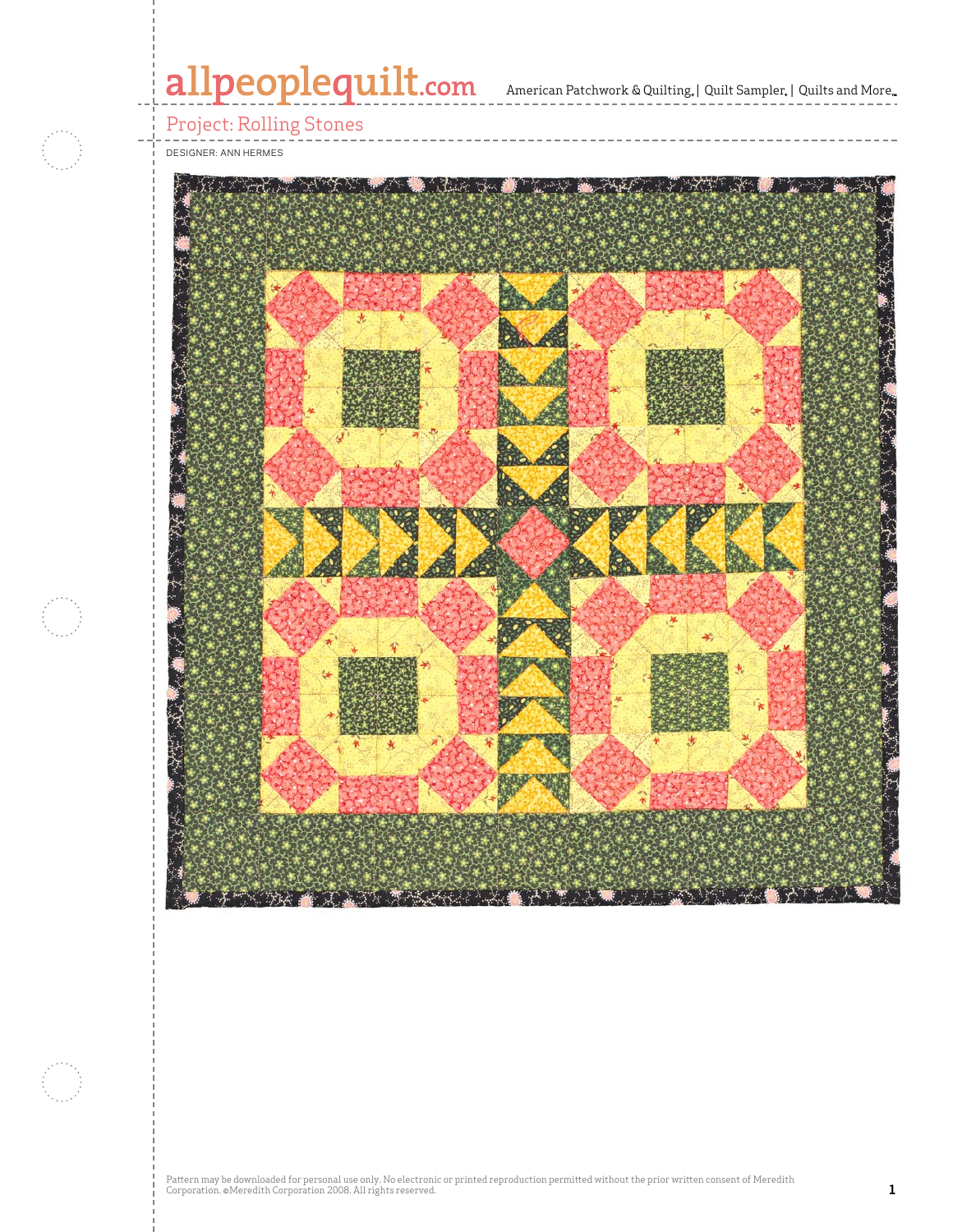## allpeoplequilt.com

American Patchwork & Quilting, | Quilt Sampler, | Quilts and More...

Project: Rolling Stones

This miniature quilt showcases antique 1880s fabrics in traditional Pennsylvania German colors of chrome yellow, double pink, and over-dyed green.

#### Materials

- **•**  <sup>9</sup>×22" piece (fat eighth) yellow print (blocks)
- **•**  <sup>9</sup>×22" piece (fat eighth) pink print (blocks)
- **1⁄4** yard total assorted green prints (blocks, sashing, border)
- **•**  <sup>9</sup>×22" piece (fat eighth) gold print (sashing)
- **•**  <sup>9</sup>×22" piece (fat eighth) black print (binding)
- <sup>•</sup> 18×22" piece (fat quarter) backing fabric
- **•**  18" square batting

Finished quilt: 14" square Finished block: 41/2" square

Quantities are for 44⁄45"-wide, 100% cotton fabrics. Measurements include 1/4" seam allowances. Sew with right sides together unless otherwise stated.

#### Cut Fabrics

Cut pieces in the following order.

**From yellow print, cut:**

- **•** 16-11⁄4×2" rectangles
- **•** 32-1% squares, cutting each in half diagonally for 64 triangles total
- **From pink print, cut:**
- <sup>•</sup> 16-1<sup>1</sup>/<sub>4×2</sub>" rectangles
- **•** 17-11⁄2" squares
- **From assorted green prints, cut:**
- **•**  2—2×14" border strips
- **•**  2—2×11" border strips
- **•**  4—2" squares
- <sup>•</sup> 2-1% squares, cutting each in half diagonally for 4 triangles total
- **•** 48-11⁄4" squares

**From gold print, cut:** <sup>•</sup> 24-1<sup>1</sup>/<sub>4×2</sub>" rectangles **From black print, cut:** 

■ 3-11⁄<sub>4×22</sub>" binding strips

#### Assemble Square-ina-Square Units

- 1. Sew yellow print triangles to opposite edges of a pink print 11/2" square (Diagram 1). Press seams toward triangles. Sew yellow print triangles to remaining edges to make a yellow Square-in-a-Square unit. Press seams toward triangles. The unit should be 2" square including seam allowances.
- 2. Repeat Step 1 to make 16 yellow Square-in-a-Square units total.
- **3.** Using green print triangles and a pink print 1<sup>1/2</sup> square, repeat Step 1 to make a green Squarein-a-Square unit.

#### Assemble Blocks

- **1.** Sew together a yellow print 1<sup>1</sup>/<sub>4</sub>×2" rectangle and a pink print 11⁄4×2" rectangle to make a rectangle-square unit (Diagram 2). Press seam in one direction. The unit should be 2" square including seam allowances. Repeat to make 16 rectanglesquare units total.
- 2. Referring to Diagram 3, sew together four rectangle-square units, four yellow Square-ina-Square units, and one green print 2" square in rows. Press seams toward rectangle-square units. Join rows to make a Rolling Stones block. Press seams toward middle row. The block should be 5" square including seam allowances. Repeat to make four Rolling Stones blocks total.

#### Assemble Flying Geese Units

- **1.** Use a pencil to mark a diagonal line on wrong side of each assorted green print 1<sup>1/4"</sup> square.
- 2. Align a marked green print  $1\frac{1}{4}$ " square with one end of a gold print 11⁄4×2" rectangle (Diagram 4; note direction of drawn line). Sew on drawn line; trim excess, leaving a  $\frac{1}{4}$ " seam allowance. Press open attached triangle.
- **3.** Align and sew a second marked green print 11⁄4" square to opposite end of gold print rectangle (Diagram 4). Trim and press as before to make a Flying Geese unit. The unit should be  $1\frac{1}{2} \times 2$ " including seam allowances.
- 4. Repeat steps 2 and 3 to make 24 Flying Geese units total.

#### Assemble Quilt Center

- 1. Referring to Quilt Assembly Diagram, join six Flying Geese units to make a sashing strip. Press seams in one direction. The sashing strip should be 2×5" including seam allowances. Repeat to make four sashing strips total.
- 2. Referring to Quilt Assembly Diagram, lay out Rolling Stones blocks, sashing strips, and the green Square-in-a-Square unit in rows.
- **3.** Sew together pieces in each row. Press seams toward blocks and green Square-in-a-Square unit.
- 4. Join rows to make quilt center. Press seams toward top and bottom rows. The quilt center should be 11" square including seam allowances.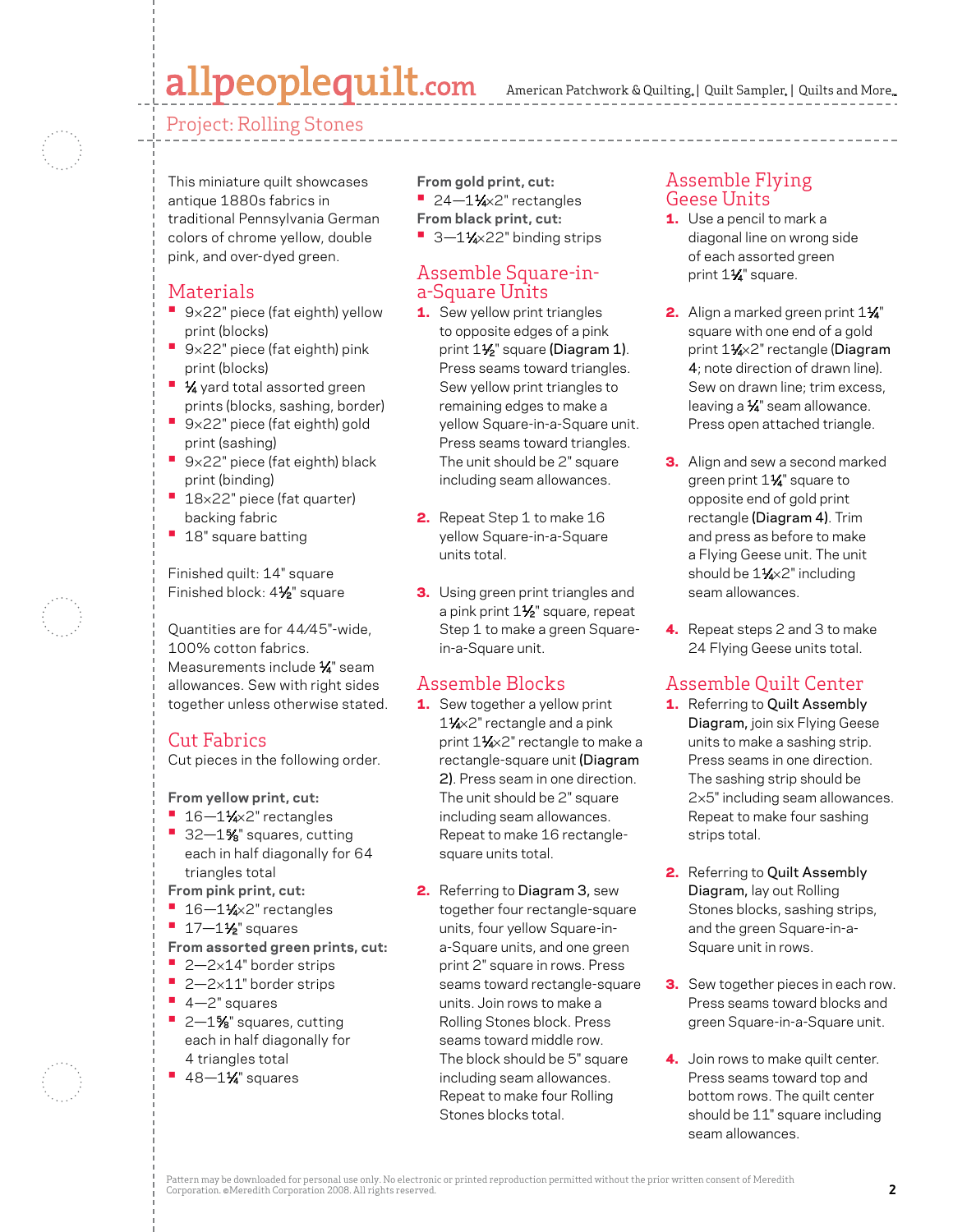## allpeoplequilt.com

--------------------

#### Project: Rolling Stones

5. Sew short green print border strips to opposite edges of quilt center. Add long green print border strips to remaining edges to make quilt top. Press all seams toward border.

#### Finish Quilt

- 1. Layer quilt top, batting, and backing; baste.
- 2. Quilt as desired.
- **3.** Bind with black print binding strips and a single-fold method. (Without folding binding strip in half lengthwise. Fold raw edge under 1/4" before hand-stitching binding in place.)









**DIAGRAM 3**





**QUILT ASSEMBLY DIAGRAM**